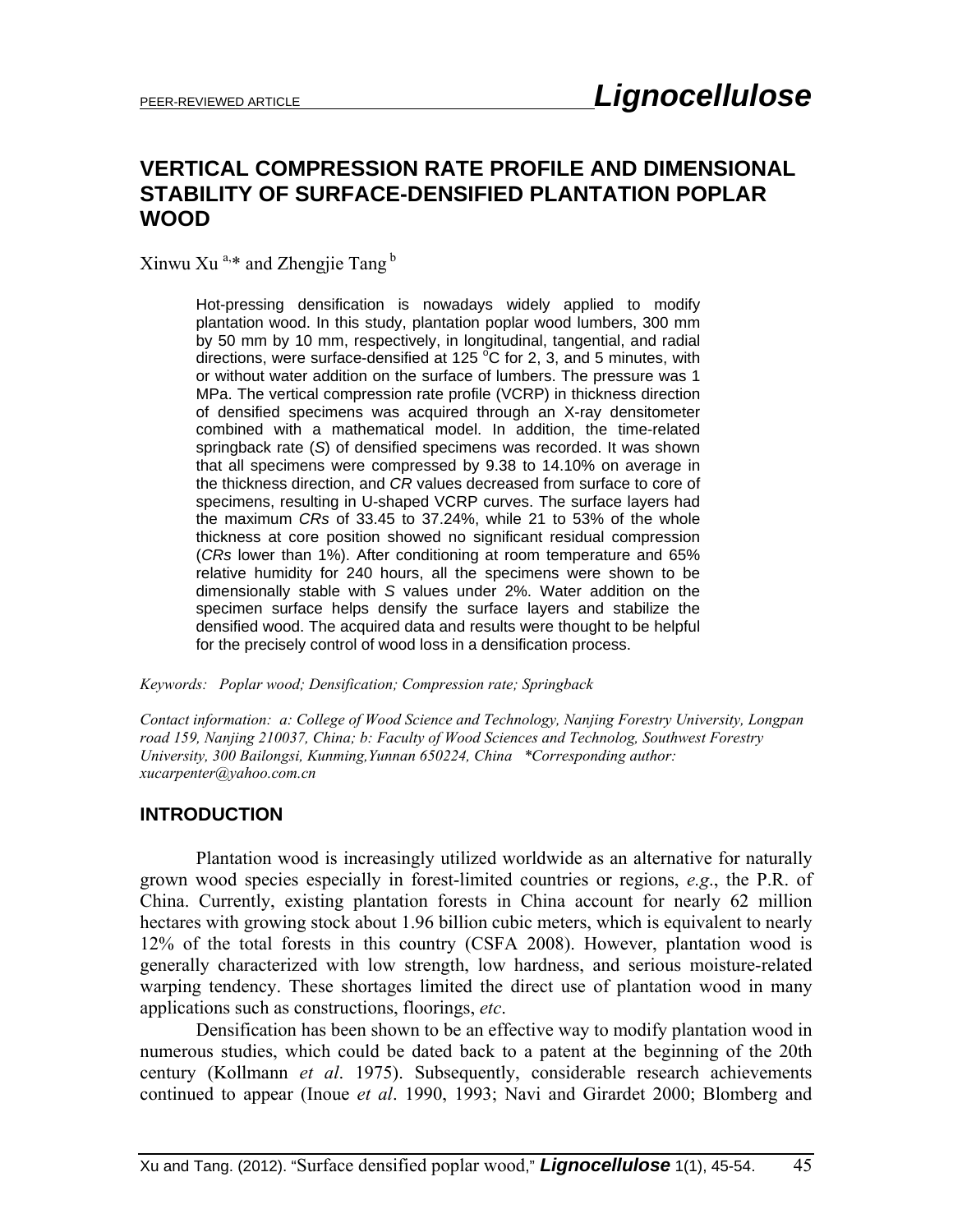Persson 2004; Kamke and Sizemore 2005; Kutnar *et al.* 2009; Gong *et al*. 2010; Candan *et al*. 2010; Anshari *et al*. 2011). In these studies, improved processes were developed to prevent springback of densified wood. One crucial point is to use steaming or simple heating method to fully plasticize the wood, and then the wood was mechanically compressed without significant fracture or destroying of cell walls. This process, termed as "themo-hydro-mechanical treatment (THM)" (Navi and Girardet 2000; Diouf *et al.* 2011) or similarly as "viscoelastic thermal compression (VTC)" (Kamke and Sizemore 2005; Kutnar *et al*. 2009), is dependent on the visco-elasticity of wood itself, and was demonstrated to be effective in control of densification recovery. As well, other methods to stabilize densified wood, such as resin impregnation (Fukuta *et al*. 2008), oil-bathing (Fang and Cloutier 2011), *etc*., were experimentarily developed.

For some cases, wood densification needs to be transmitted along a complete wood block, *i.e*., wood was compressed not only at positions close to surfaces but far into the core part, termed herein as "whole densification". In these cases, the thickness of the wood specimens to be densified was relatively limited. As an example, specimens used in Kutnar's (2009) research were 4, 5, and 6 mm in thickness compressed to 2.5 mm with compression rate (*CR*) at 63%, 98%, and 132%, respectively. More work was actually conducted to densify veneers (Wang *et al*. 2006; Fang and Cloutier 2011; Diouf *et al.* 2011). Correspondingly, the general compression rate of wood was relatively high, and the densified wood is more liable to spring back (Fukuta *et al.* 2008; Kutnar *et al*. 2009; Anshari *et al*. 2011).

In other cases, however, only the two surface layers (or merely the upward surface layer) of plantation lumbers need enhancing, *e.g*., for flooring. Consequently, the product has a stiff and strong surface bearing routine abrasion, stepping, long-term static loads (*e.g*., tables, chairs) and occasional impact loads (*e.g*., cup falling). The core part maintains low-density and porous and the product as a whole may provide stepping comfortability, heat insulation, low recovery rate, and low wood volume loss. To differentiate, this process is termed as "surface densification", which can be applied onto wood lumbers of any thickness (Inoue *et al.* 1990; Gong *et al*. 2010) .

Poplar (*Populus deltoids Bartr. cv. 'Lux'*) was first imported into China from Italy in 1972, and was successfully propagated in south China (Tang and Li 1983). In the last two decades, poplar wood became the overwhelming raw materials for manufacture of composition panels, *i.e*., plywood, particleboard, and fiberboard. Recently, however, some pilot plants started production of solid wood floorings with poplar wood without any modifications. Consequently, considerable products showed quality defects in applications, such as warping, imprints, *etc*. Hence, with the financial support from a local government project (Grant. No. BC 2009476, Jiangsu province, China), the objectives of this study were to preliminarily establish the quick surface densification process of poplar wood flooring substrate and to evaluate the springback tendency of densified wood. An X-ray densitometer was used to acquire the *in-situ* density data following Kutnar's work (2009) and the density data were then converted to *CR* values following a simple mathematical equation. When many parts of this world are facing the challege of natural wood shortage, this work may be helpful for the industrial utilization of densified plantation wood.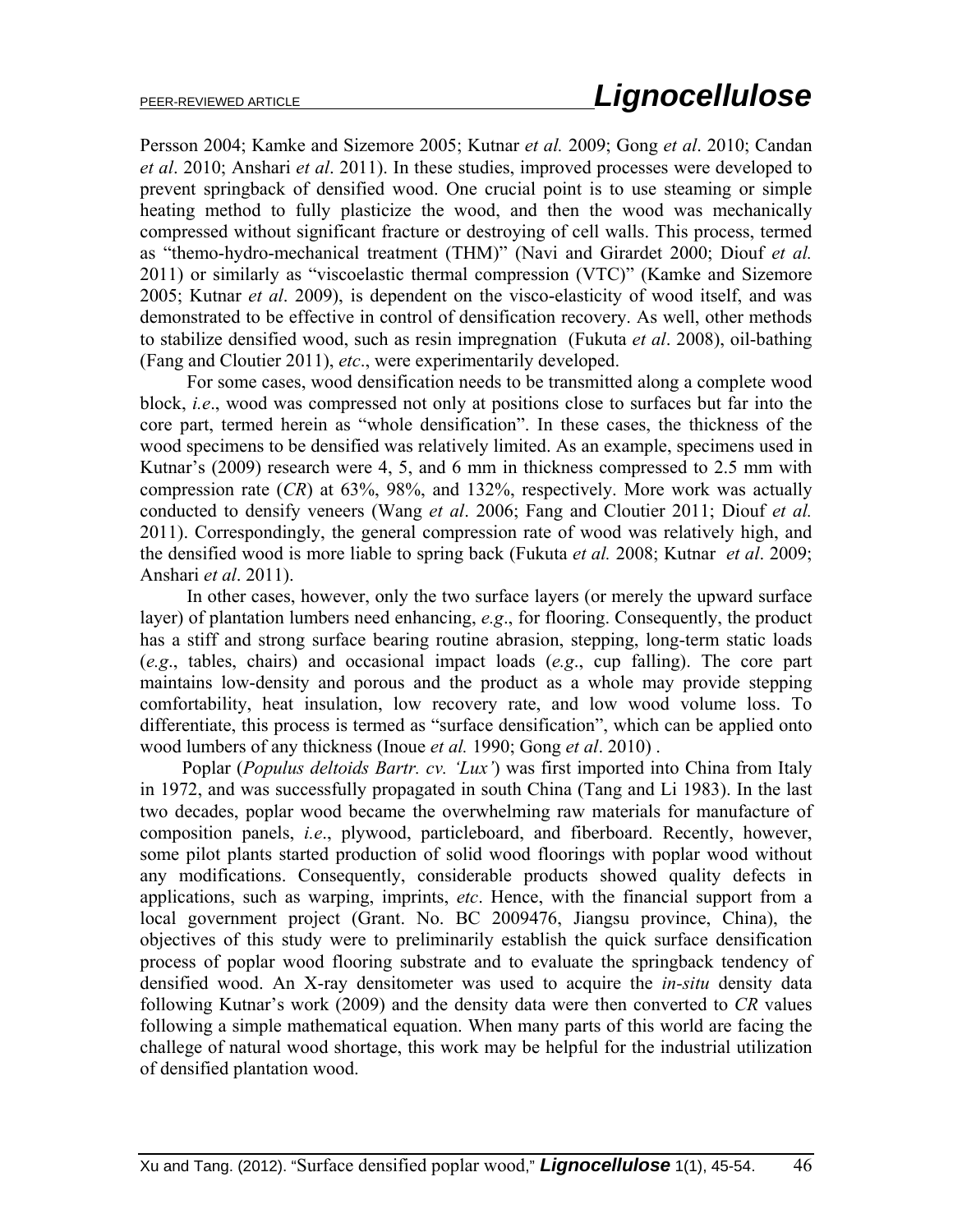## **EXPERIMENTAL**

## **Materials**

 Poplar wood lumbers, 300mm (longitudinal direction) by 50 mm (tangential direction) by 10 mm (radial direction), were randomly sampled from a pilot plant (Dewei Wood Works Co.Ltd), Siyang county, Jiangsu province. All lumbers were tangentially sawn by a band saw from logs (diameter over 35 cm at breast height) locally produced from a plantation forest (east longitude:  $118^{\circ}20'$  ~  $118^{\circ}45'$ ; north latitude:  $33^{\circ}23'$  ~ $33^{\circ}58'$ ). The fresh lumbers were then dried at a steam-heated industrial kiln for 6 days to final moisture content of approximately 10%. During drying, the adjacent lumbers were crosspiled to prevent warping deformations. The dried lumbers were then moved to a laboratory of Nanjing Forestry University for surface densification.

## **Methods**

## *Surface densification*

The poplar lumbers were densified following technical parameters shown in Table 1 with a 600 mm by 600 mm lab-scale hotpress. The hot-pressing parameters, *i.e*., temperature, time, and pressure, were designed as  $125\text{ °C}$ , 2 to 5 minutes, and 1 MPa, similar to the conditions reported in Gong's study (2010). The temperature of press platens was designated at 125  $^{\circ}$ C for three reasons: (1) merely the surface layers of a specimen need full heating, not the core; (2) the temperature level is high enough to vaporize the liquid water in the surface layers of a specimen; and (3) too high temperature may blacken or carbonize the surface of poplar wood (Diouf *et al*. 2011), which may lead to an unfavorable appearance. Under the pressure of 1 MPa, wood volume loss (or compression rate) can be controlled lower than 15%. Following Table 1, a short-term, low-presure and moderate-temperature densification process was established, so as to satisfy the industrial requirements of high-productivity, low energy consumption and low wood volume loss.

To improve the plasticization of specimens following the THM (Navi and Girardet 2000) or VTC (Kamke *et al.* 2005; Kutnar *et al.* 2009) procedures, ten grams of distilled water was sprayed on the surface of each lumber for conditions B, D, and F (to compare with conditions A, C and E, respectively), with a hand-sprayer. The water added was thought to be fully vaporized at  $125 \degree C$  during hot pressing and help plasticize the wood issues in surface layer, which is beneficial to fix the densification. To avoid surface contamination during densification, all specimens were wrapped with thin aluminum sheets.

| No.                                                 | Temperature(°C) | Time(min) | Pressure(MPa) | Surface water addition |  |  |  |  |
|-----------------------------------------------------|-----------------|-----------|---------------|------------------------|--|--|--|--|
|                                                     | 125             |           |               | No                     |  |  |  |  |
|                                                     | 125             |           |               | 10 grams               |  |  |  |  |
|                                                     | 125             |           |               | No                     |  |  |  |  |
|                                                     | 125             |           |               | 10 grams               |  |  |  |  |
|                                                     | 125             |           |               | No                     |  |  |  |  |
|                                                     | 125             |           |               | 10 grams               |  |  |  |  |
| * Every condition was conducted with 2 repetitions. |                 |           |               |                        |  |  |  |  |

**Table 1.** Technical Parameters of Poplar Specimens Densification \*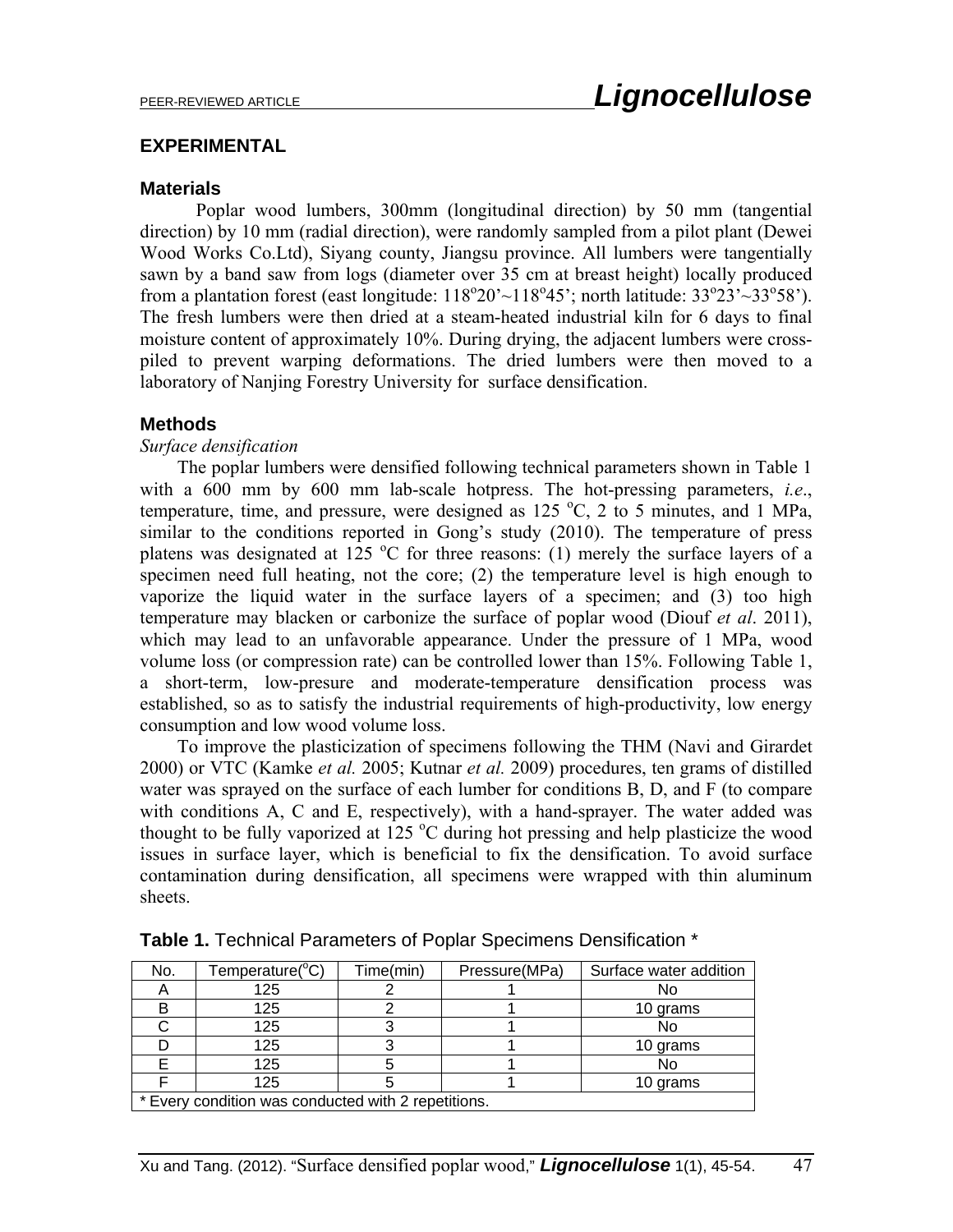#### *Average compression rate*

The densified wood lumbers were released from the hotpress and naturally cooled down to room temperature. Small specimens of 50 mm by 50 mm were cut from every densified lumber. The average compression rate (*ACR*) of a specimen was calculated as follows,

$$
ACR(\%) = \frac{h_0 - h_1}{h_0} \times 100 \dots \dots \dots (1)
$$

where,  $h_0$  and  $h_1$  were the thickness of a densified specimen at the center point before and after densification. For every densification condition, ten specimens were measured to get the mean *ACR* value.

#### *Vertical compression rate profile (VCRP)*

The *ACR* value calculated following formula (1) stands for the general compression of a specimen in the whole thickness range, but it fails to tell the actual compression rate of every microlayers. In this study, an X-ray densitometer (Dense-lab, EWS corporation, Germany) was used to scan the densified specimens with the scanning step length of 0.05mm (*i.e*., a 10 mm thick specimen was divided into 200 microlayers). The acquired density data of individual microlayers were induced to an EXCEL software (Edition 2003, Microsoft corporation) for conversion to compression rate values following equation (6) (see below the mathematical deduction procedures).

As shown in Fig.1, with a poplar wood specimen compressed from thickness  $H_0$  (a) to  $H_1(b)$ , the thickness of the microlayer at *Z* decreases accordingly from  $\triangle Z_0$  to  $\triangle Z_1$ . Hence, the compression rate of the microlayer (*mCR*) at *Z* is:

$$
mCR(\%) = \frac{\Delta Z_0 - \Delta Z_1}{\Delta Z_0} \times 100 = (1 - \frac{\Delta Z_1}{\Delta Z_0}) \times 100 \dots \dots (2)
$$

The density of the microlayer before and after compression are respectively:

$$
\rho_0 = \frac{\Delta m_0}{L_0 * W_0 * \Delta Z_0} \qquad \dots \dots \dots \dots (3) \quad \text{and}
$$

$$
\rho_1 = \frac{\Delta m_1}{L_1 * W_1 * \Delta Z_1} \qquad \dots \dots \dots \dots (4)
$$

where,  $L_0$ ,  $W_0$  and  $L_1$ ,  $W_1$  are the length and width, while  $\Delta m_0$  and  $\Delta m_1$  are the mass of the control and densified microlayer, respectively. Evidently,  $\Delta m_0$  is equal to  $\Delta m_1$ . Combination of equations (2), (3), and (4) gives:

$$
mCR(\%) = (1 - \frac{L_0 * W_0 * \rho_0}{L_1 * W_1 * \rho_1}) \times 100 \quad \dots \dots \dots \dots (5)
$$

Following a short-term and low-pressure densification process, the in-plane dimension change of the microlayer was acceptablely ignorable (Anshari *et al*. 2011), *i.e*.,  $L_0 \approx L_1$ ,  $W_0 \approx W_1$ , so equation (5) may be simplified as:

$$
mCR(\%) \approx (1 - \frac{\rho_0}{\rho_1}) \times 100 \quad \dots \dots \dots (6)
$$

So, following equation (6), the change of density of a microlayer from  $\rho_0$  to  $\rho_1$  can be converted to compression rate *mCR*.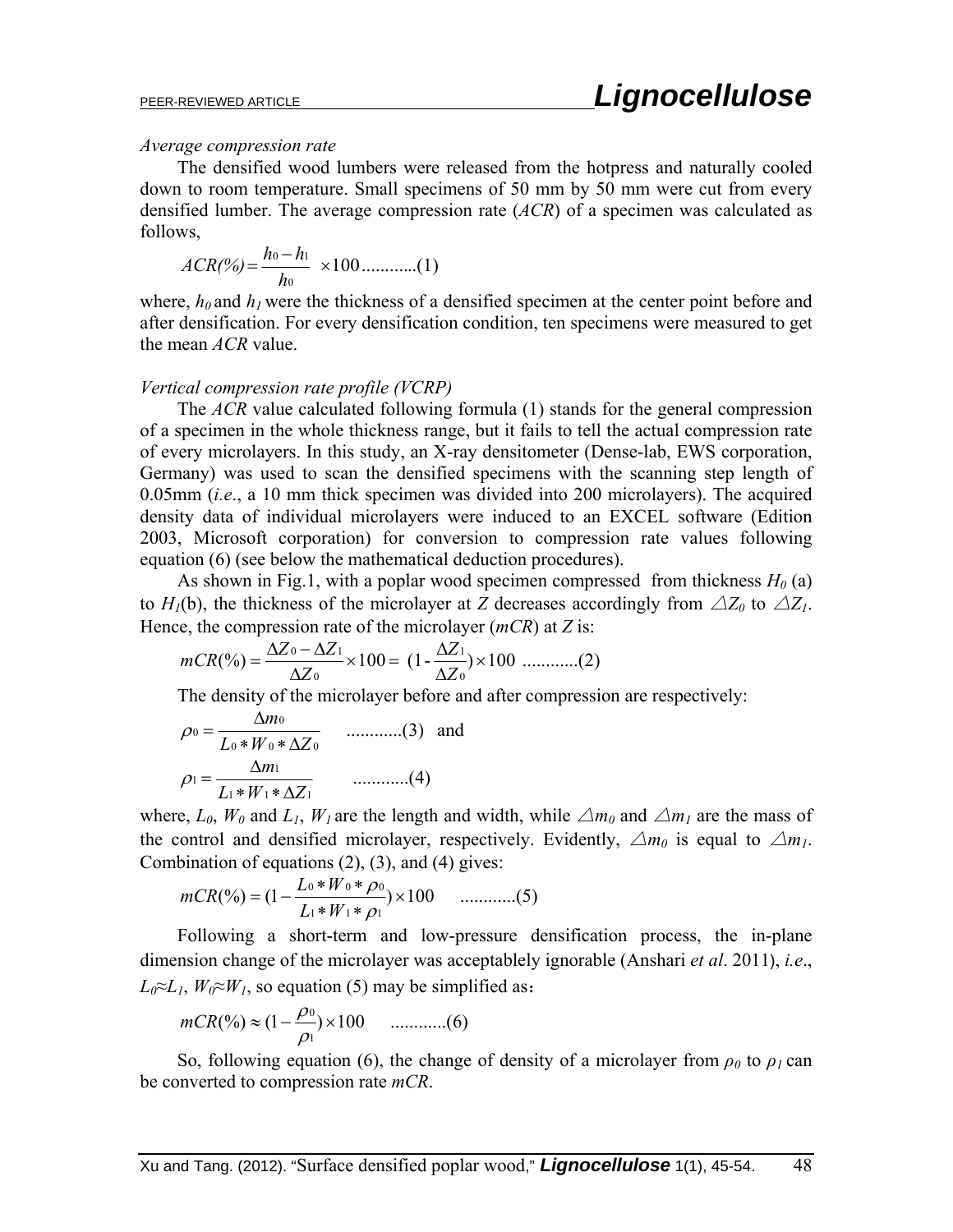

**Fig.1** Schematic diagrams of wood specimens before (a) and after (b) densification

#### *Springback rate*

The testing methods of densification springback rate were varied based on the literature (Kutnar *et al*. 2008; Gong *et al*. 2010; Anshari *et al.* 2011). Typically, wood specimens were placed in closed devices under preset conditions (relative humidity-RH, temperature) for specified durations. In this study, wood specimens were conditioned at 20℃ and 65% RH for 240 hours in a closed dessicator. The springback rate at time *t* (*St*) was calculated following equation (7), where  $h_l$  and  $h_t$  were the thickness of a densified specimen at center point conditioned for time *t*. For each condition (A to F, see in Table 1), ten densified specimens were measured to acquire the average *St* value.

$$
S_t(\%) = \frac{h_t - h_1}{h_1} \times 100 \dots \dots \dots \dots (7)
$$

## **RESULTS AND DISCUSSION**

### **Average Sompression Rate of Specimens after Densification**

Table 2 presents the average compression rates of all densified poplar wood specimens released from a hotpress. Under 1 MPa of pressure for 2 to 5 minutes, poplar wood specimens were compressed by 9.38% to 14.10% in thickness. In other words, wood volume decreased by about 9% to 14%, which is somewhat acceptable by solid flooring industries. Hence, following a process of short term, relatively low temperature, and low pressure, the original objective of wood "surface densification" was perfectly achieved.

The degree of wood compression in a densification process depends on many factors including wood species, densifying parameters (*i.e*., temperature, pressure, and time) and procedures (*e.g*., VTC process, Kamke and Sizemore 2005; Kutnar *et al*. 2009), wood moisture content and distribution, wood-preheating conditions, etc. Consequently, the compression rates listed in Table 2 may be significantly various for varied wood species under changed processing conditions. For a designated wood species, however, temperature and moisture content are by far the two most critical factors related to the

Note: Taking the core plane at 1/2 thickness as the X-Y plane, and thickness direction as the Z axis. It's assumed that the wood specimen was symmetric in thickness referred to the X-Y plane. To analyze the compression rate at Z, an exemplified micro-layer △Z was made.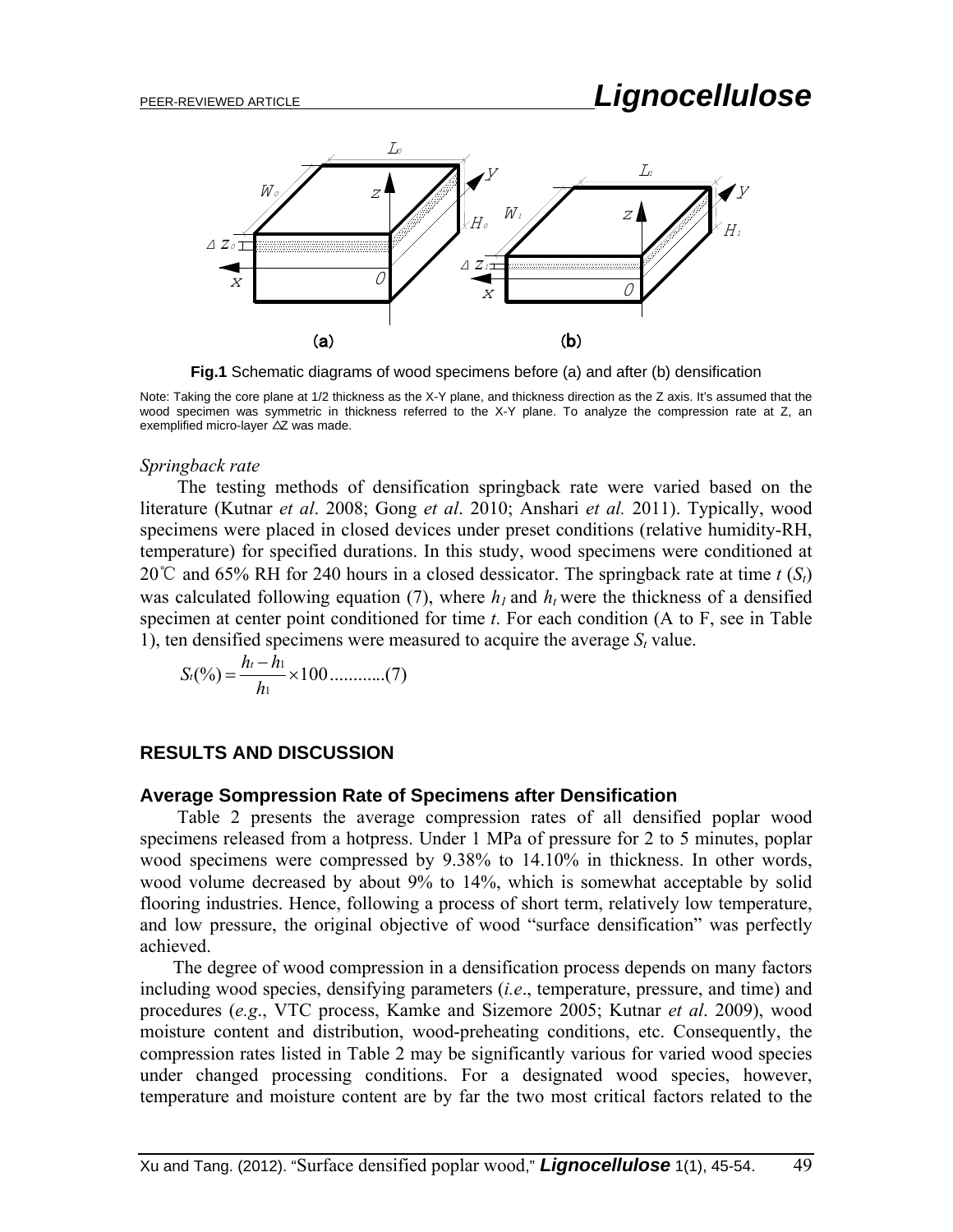morphological change of lignin and hemicellulose. As two main components of wood, lignin and hemicellulose may be rigid and stable, or soft, viscous, or even slightly flowable at changed ambient temperatures. In a THM or VTC process, wood specimens are originally cool, then heated up, and cooled down again. Although no significant chemical changes take place in such a short-term heating and cooling process (Rautkari *et al.* 2010; Diouf *et al.* 2011), the heated and softened lignin and hemicellulose may help plasticize and reshape wood specimens, and later reversely help fix densification when cool down and recover their rigidity. This active role played by lignin and hemiculose in densified wood production can also be theoretically justified by literatures (Gindl 2001; Furuta *et al.* 2010). Generally, higher content of moisture decreases the glass transition point (*Tg*) of lignin and hemicellulose, and further improves the above thermal-softening process (Lenth and Kamke 2001).

From Table 2, it's interesting to see that *ACR* values of specimens treated under conditions B, D, and F (with surface water addition) were overwhelmingly lower than those for conditions A, C, and E (without surface water addition). It's evident that, during such a short-term process, the added water helps densify the wood issues in surface layers while delays the densification of inner part of wood. Hence, the higher moisture content of surface layers did play an active role for "surface densification".

**Table 2.** Average Compression Rate of Poplar Wood under Various Processing Conditions- %

| А                                                                         |            |             |                               |  |             |  |  |  |  |
|---------------------------------------------------------------------------|------------|-------------|-------------------------------|--|-------------|--|--|--|--|
| $13.55(3.14^*)$                                                           | 9.38(2.27) | 14.10(2.44) | $12.15(2.29)$   $12.95(2.72)$ |  | 10.98(2.27) |  |  |  |  |
| * Values in parentheses are standard deviation values for 10 repetitions. |            |             |                               |  |             |  |  |  |  |

## **Vertical Compression Rate Profile**

The THM or VTC densification changes the vertical density profile (VDP) of wood specimens (Wang and Cooper 2005). Undensified wood exhibits slightly varying density through its thickness, while compressed wood has an M-shaped density gradient. The degree of density difference and the shape of the VDP curves are closely dependent on the densification procedures (Kutnar *et al.* 2009). Similarly, the compression rate through the thickness of a poplar wood specimen is also unevenly distributed in our study (Fig.2). To simplify, Fig. 2 merely shows half the nealy symetric VCRP curves. The *mCRs* of specimen surface layers were about 33 to 37%, which is equivalent to the *ACR* values for "whole densification" process (Diouf *et al.* 2011). Accordingly, wood density in surface layers reached about  $0.8 \text{ g/cm}^3$ , which is equivalent to some naturally grown wood species. Therefore, the purpose of "surface densification" was satisfied. In contrast, no significant residual compression was detected by the X-ray densitometer in the core remaining its initial density level. Taking *mCR*=1% as a critical value to judge, specimens densified under six conditions showed about 21~53% of thickness in the core region without evident densification. Consequently, two high-*CR* surface regions plus a low-*CR* core result in a U-shaped VCRP curve.

From Fig.2, it can also be found that poplar lumbers with water addition (see in Table 1: conditions B, D, F) showed different surface-to-core compression behaviors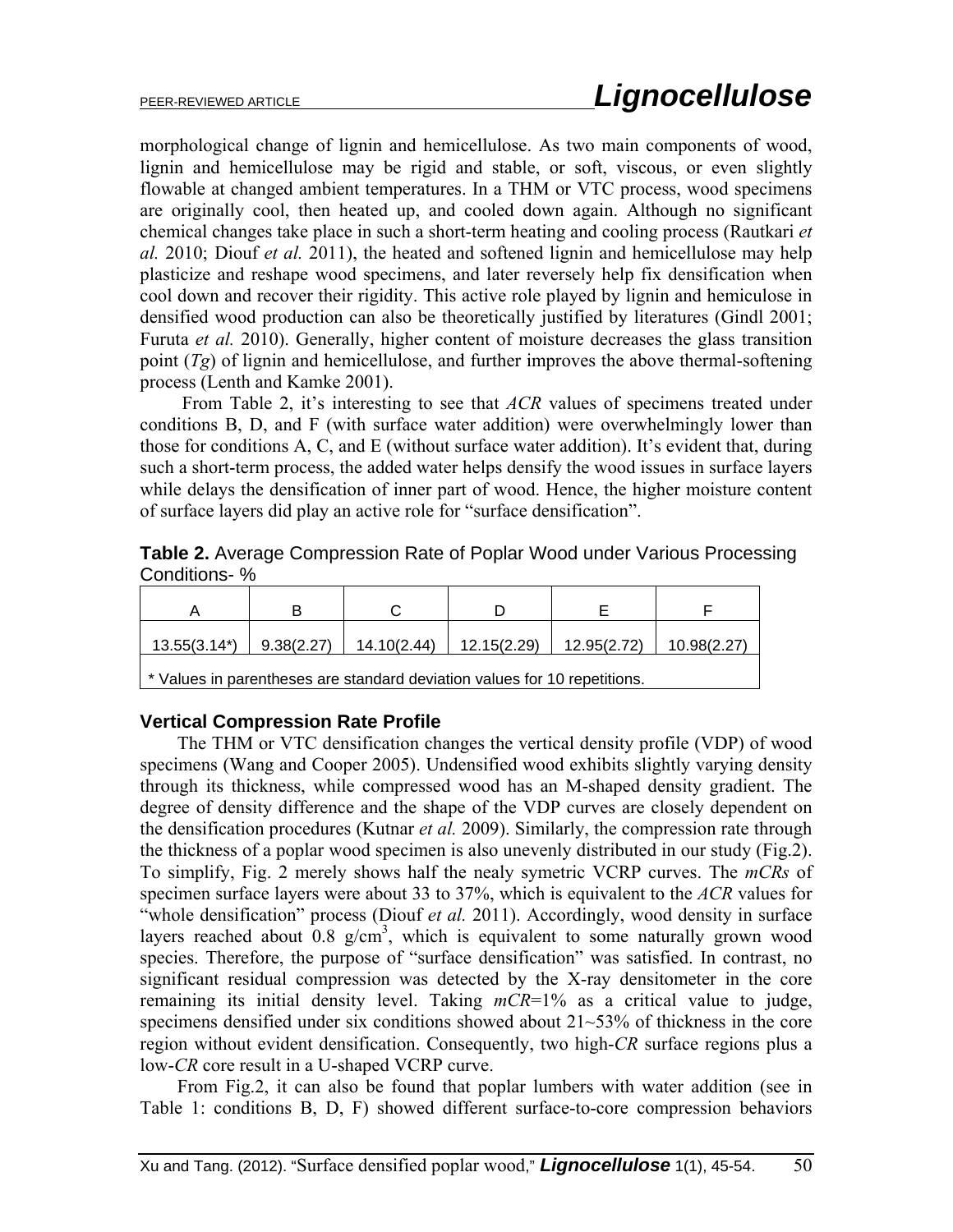from those treated under A, C, and E conditions. Specimens with water addition on surface during hot-pressing had a broader low-*CR* core. Hence, water addition is beneficial for the discrepant densification through specimen thickness. In many former researches, wood specimens to be densified were pre-humidified by steaming or waterbathing (Kutnar *et al.* 2009; Furuta *et al.* 2010; Diouf *et al.* 2011). These processes undoutedly prolonged the whole densification duration. To compare, a simple and quick water spraying method used in this study seems more fit for a short-term surface densification, where water vaporing and wood compressing happen in a single hotpress simultaneously.

So far, the action mechanism of water added on specimen surface in this study is still not completely clear, since it's invisible and difficult to track within a thin layer. It's speculated that the water must experience the following steps: heat uptake, temperature rising, vaporizing, and diffusion inwards. The surface layers of wood specimens are gradually plasticized and become denser, which prevents effective penetration of the vapor into the inner part of specimens. This process is theoretically similar to what a wood particle or fiber matrix behaves during hot-pressing (Wolcott *et al*. 1990, 1994). Consequently, only the surface layers were effectively densified resulting in a VCRP curve with one broad valley at the core (Fig.2).



**Fig. 2.** Compression rate as a function of the distance to core plane in half thickness of specimens

#### *Springback after densification*

Figure 3 indicates the springback tendency of densified specimens under six conditions. The first 24 hours saw a quick recovering tendency and then the springback of compression gradually slowed down. This process is much shorter than the springback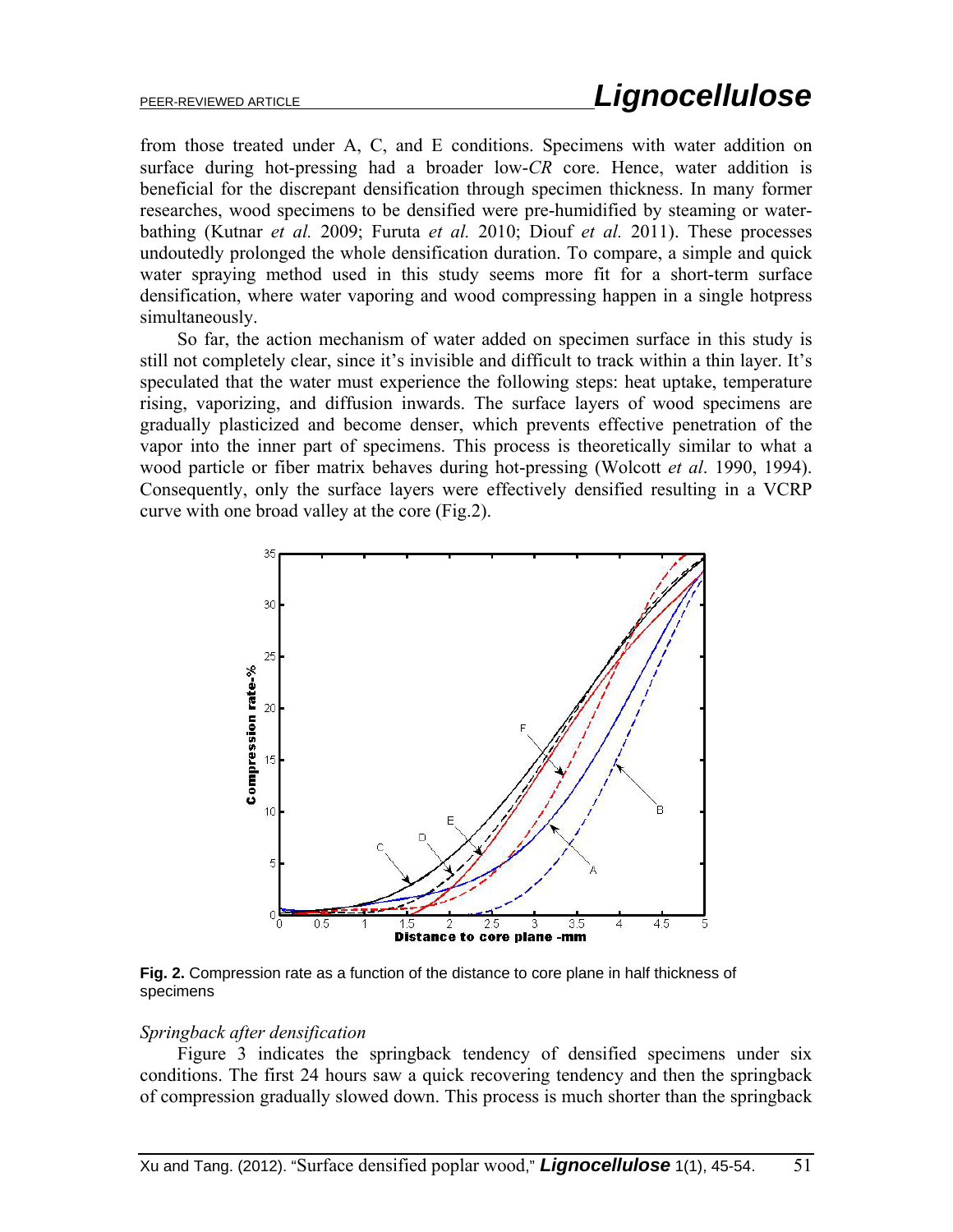in those "whole densification" situations, since merely the surface part of wood was actually densified. After about 200 hours, specimens seem to be stable, with a steady springback rate lower than 2%. Although no universal standards are currently available to judge the degree of springback rate, since wood species and specimen dimensions, densifying procedures, and springback testing methods, etc., vary significantly (Kutnar *et al.* 2008; Gong *et al*. 2010; Anshari *et al.* 2011). However, the springback rates measured in this study were somewhat acceptable.

The springback of densified wood can be controlled by various methods (Fukuta *et al.* 2008; Fang and Cloutier 2011). Water addition was proven to be another way helping fix the compression (Fig. 3, with dashed lines). After 10 days of conditioning, the springback rates of poplar wood specimens under B, D, and F conditions were evidently lower that those for A, C, and E. This is mainly attributed to the smaller initial average compression rates (Table 2). In addition, relatively longer pressing time gave lower springback rates (Fig.3). In this study, a short-term process was used, *i.e*., pressing time was controlled among 2 to 5 minutes. Correspondingly, conditions A and B (2min) showed higher springback values than C/D (3min) and E/F(5min) conditions, while the latter two couples had similar results. It's, therefore, thought that 3 minutes of surface densification for fast-grown poplar wood was industrially suitable.



**Fig. 3.** Spring-back rate after conditioning at room temperature of densified poplar wood specimens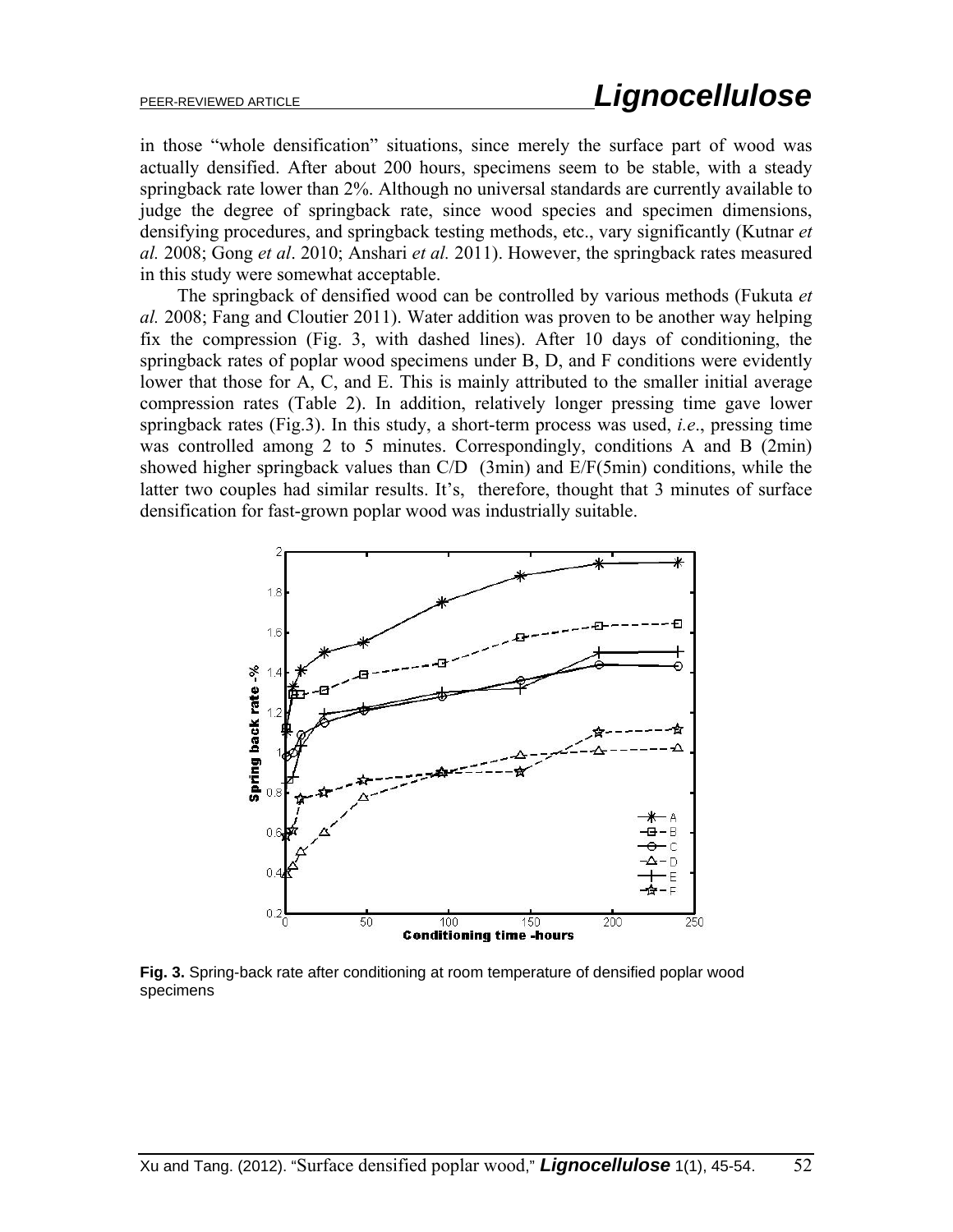## **CONCLUSIONS**

- 1. The surface densified poplar wood had gradually decreased compression rate from surface to core forming a U-shaped vertical compression rate profile. Following a short-term and low-temperature treating process, poplar wood specimens were effectively densified in surface layers, with compression rates up to 33.45 to 37.24%, and remained original density in the core accounting for 21 to 53% of the whole thickness.
- 2. An X-ray densitometer combined with a data converting mathematical model was shown to be an effective tool to quantitatively acquire the vertical compression rate of the surface densified wood.
- 3. Spraying water onto wood can help densify and fix the surface layers of lumbers, while decreases the loss of wood volume by densification.
- 4. The surface densified poplar wood by hot-pressing combined with water addition was demonstrated to be dimensionally stable in air environment.

## **ACKNOWLEDGMENTS**

 The authors are grateful for the financial support of Jiangsu provincial Department of Science and Technology, Grant. No. BC 2009476.

# **REFERENCES CITED**

- Blomberg, J., and Persson, B. (2004). "Plastic deformation in small clear pieces of Scots pine (*Pinus sylvestris*) during densification with the CaLignum process," *J. Wood Sci.* 50, 307-314.
- China State Forestry Administration (CSFA) (2008). *National Forestry Yearly Statistics and Analysis in 2008* , (http://www.forestry.gov.cn).
- Inoue, M., Norimoto, M., Otsuka, Y., and Yamada, T. (1990). "Surface compression of coniferous wood lumber. A new technique to compress the surface layer," *Mokuzai Gakkaishi* 36(11), 969-975.
- Inoue, M., Norimoto, M., Tanahashi, M., and Rowell, M. R. (1993). "Steam or heat fixation of compressed wood," *Wood Fiber Sci.* 25(3), 224-235.
- Kamke, F. A., and Sizemore, H. (2005). "Viscoelastic thermal compression of wood," US Patent Application No.US2005/006004AI, 13 Jan., 2005.
- Kollmann, F. P., Kuenzi, E. W., and Stamm, A. J. (1975). *Principles of Wood Science and Technology. Vol. II: Wood Based Materials*, Springer, Heidelberg.
- Kutnar, A., Kamke, F. A., and Sernek, M. (2008). "Themechanical properties of densified VTC wood relevant for structural composites," *Holz Roh Werkst.* 66, 439-446.
- Kutnar, A., Kamke, F. A., and Sernek, M. (2009). "Density profile and morphology of viscoelastic thermal compressed wood," *Wood Sci. Technol.* 43, 57-68.
- Navi, P., and Girardet, F. (2000). "Effects of thermo-hydro-mechanical treatment on the structure and properties of wood," *Holzforschung* 54(3), 287-293.